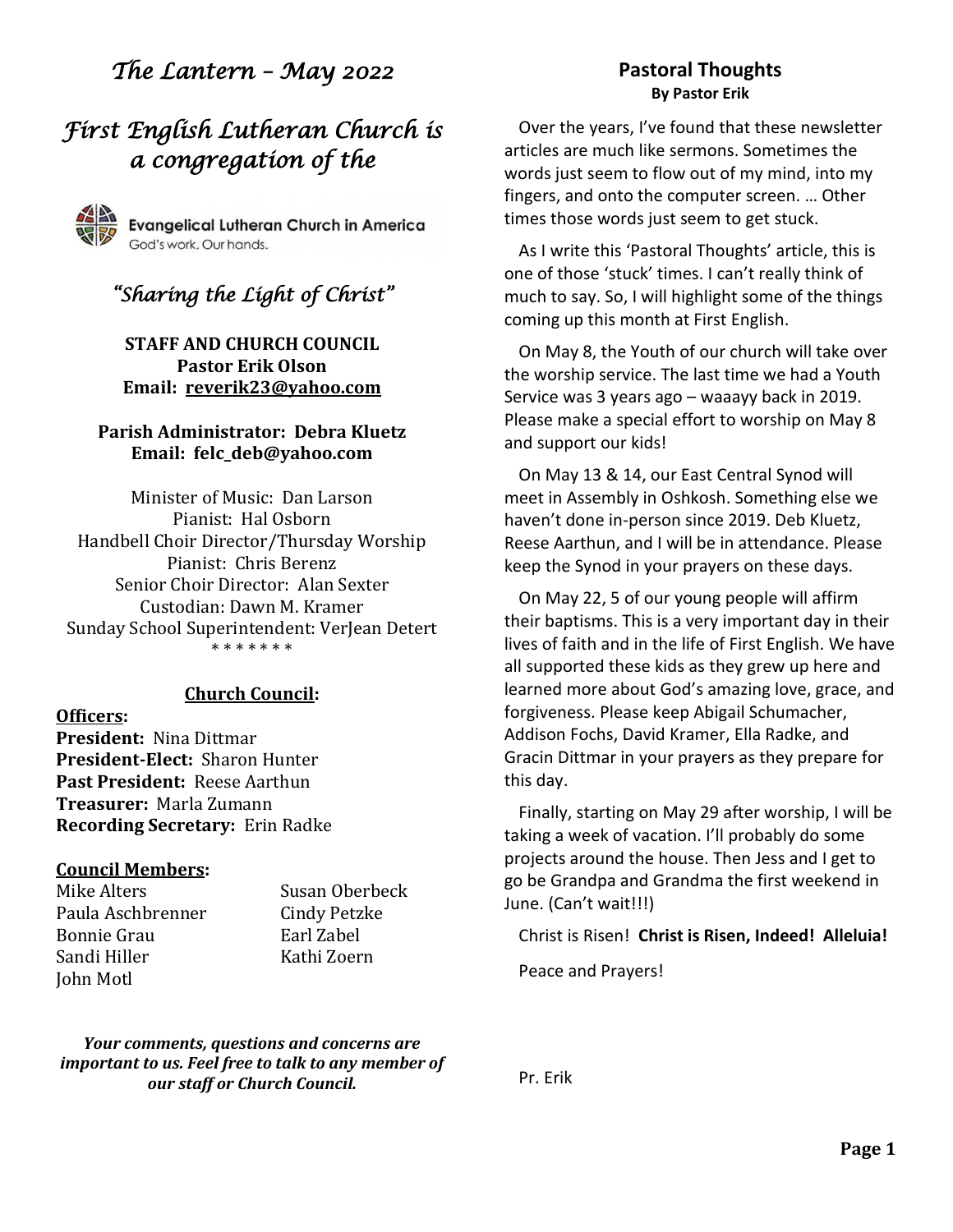## **May Worship…**

**May 1:** *3rd Sunday of Easter* **Worship at 9:00 a.m.**

**May 8:** *4th Sunday of Easter* **Worship at 9:00 a.m. (Youth Sunday)**

> **May 15:** *5th Sunday of Easter* **Worship at 9:00 a.m.**

> **May 22:** *6th Sunday of Easter* **Worship at 9:00 a.m.**

> **May 29:** *7th Sunday of Easter* **Worship**

**Thursday Evening Worship May 5, 12, 19 & 26**

**6:00 p.m.** \_\_\_\_\_\_\_\_\_\_\_\_\_\_\_\_\_\_\_\_\_\_\_\_\_\_\_\_\_\_\_\_\_\_\_\_\_\_\_\_\_\_\_\_\_\_\_\_\_\_\_\_\_\_\_\_

## **2022 ECSW Synod Assembly…**

will be held May 13-14 at the Best Western Premier Waterfront Hotel & Convention Center under the theme, *"To Live Among God's Faithful People"*

Along with Pastor Erik, Reese Aarthun and Deb Kluetz will attend as our voting delegates,

\_\_\_\_\_\_\_\_\_\_\_\_\_\_\_\_\_\_\_\_\_\_\_\_\_\_\_\_\_\_\_\_\_\_\_\_\_\_\_\_\_\_\_\_\_\_\_\_\_\_\_\_\_\_\_\_

## **Committee Night…**

The next Committee Night is **Tuesday, May 10, 6:30 p.m.**

We gather as a large group in the sanctuary after which we go to our separate committees. We are returning to this format of committee meeting to stay better informed with each other and gives us a "more working together" feeling. New members on any committee are always welcome!

\_\_\_\_\_\_\_\_\_\_\_\_\_\_\_\_\_\_\_\_\_\_\_\_\_\_\_\_\_\_\_\_\_\_\_\_\_\_\_\_\_\_\_\_\_\_\_\_\_\_\_\_\_\_\_\_

*"Blessed be the God and Father of our Lord Jesus Christ! By his great mercy he has Given us a new birth into a living hope through the resurrection of Jesus Christ from the dead."* **1 Peter 1:3**

### **Treasure Sale Update… Mark your calendars for our 2022 Sale! August 25, 26, and 27**

Our Treasure Sale is only about 4 months away. Many wonderful items have come in already, but more are needed.

**-- Clothing of all sorts are always good selling items…men's, women's, children's, and infant…from underwear to outerwear.** 

**-- Purses, shoes and boots also sell well.**

**-- Books of all sorts, magazines, craft items, holiday things, houseware and decorative items,** 

**jewelry (even broken) and linens. Almost** 

**anything…and in clean and good condition!**

Please bring your items to the "treasure room" near the library or large items such as furniture directly to the basement.

We now have enough quart bags, thank you! Treasure Sale shoppers always say ours is the best church sale ever. Let's make this on a real sale-a-pa-looza!

Any questions call Karen Zumann at 715-675- 7402 or LeRoy Stark at 715-848-0266.

**Thanks to all and keep your treasures coming! It's such a good fundraiser!**

\_\_\_\_\_\_\_\_\_\_\_\_\_\_\_\_\_\_\_\_\_\_\_\_\_\_\_\_\_\_\_\_\_\_\_\_\_\_\_\_\_\_\_\_\_\_\_\_\_\_\_\_\_\_\_\_



# **The Lawn Mowing Schedule…**

is on the narthex table for those who would like to mow our church lawn this spring and summer. If you are interested and willing, stop and take a look at the sign-up sheet in the narthex and indicate which date works into your schedule. In observance of **No Mow May**, the schedule begins the week of June 5.

**No Mow May** is a conservation initiative first popularized by Plantlife, an organization based in the United Kingdom, but which is gaining traction across North America. The goal of No Mow May is **to allow grass to grow unmown for the month of May, creating habitat and forage for early season pollinators**.

We encourage you to observe this at home as well.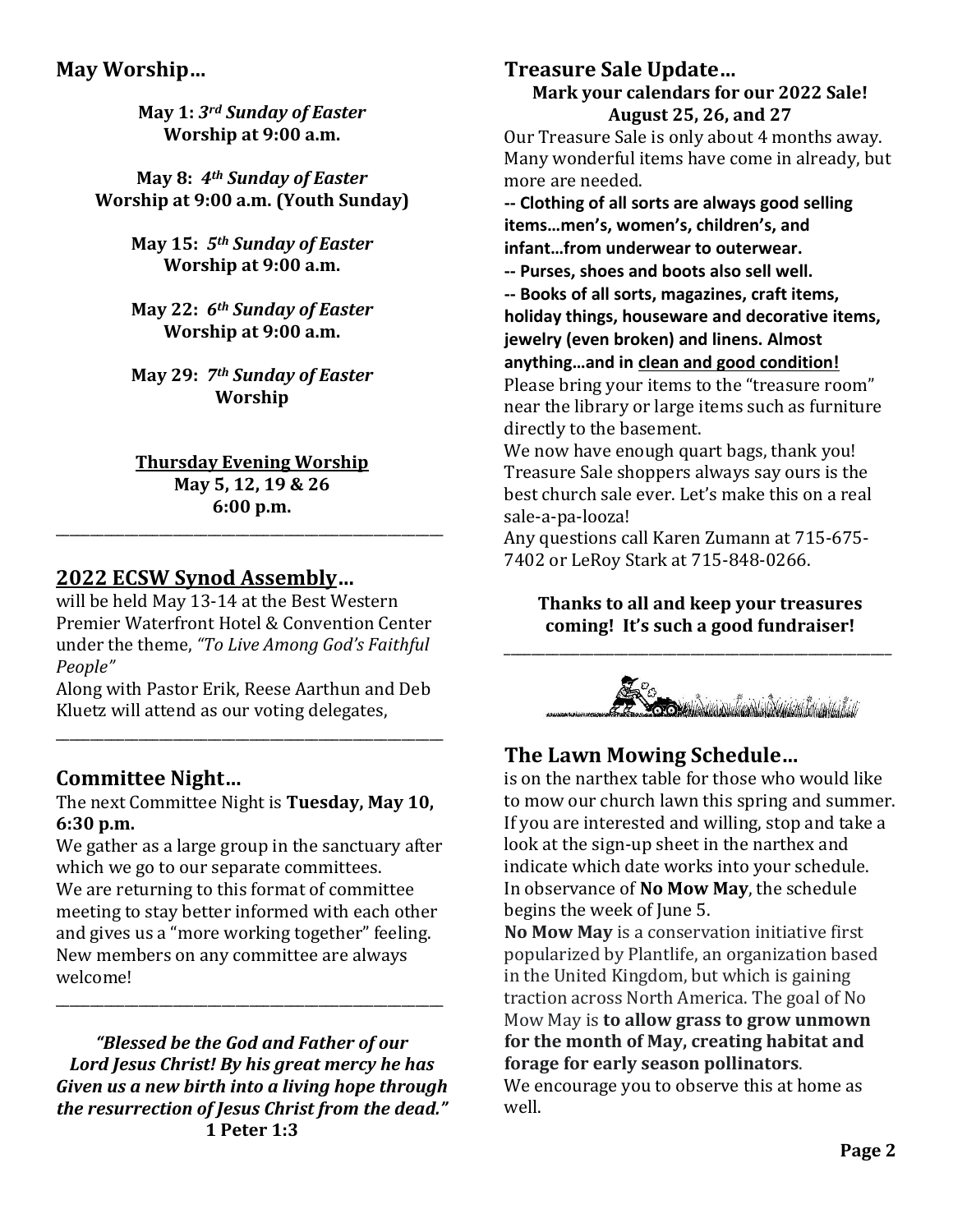## **Worship Servants…**

**Acolytes – Greeters – Lectors – Ushers – Communion Servers – Communion Set – Worship Assistants - Communionware Washers**

**To all worship servants:** if you are unable to serve on the Sunday you are scheduled, please try to switch with someone or find a sub – then give Deb a call in the office to let her know of the change. Thanks!

### **ACOLYTES:**

| May 1:    | Liz Baumgardt       |
|-----------|---------------------|
| May $8$ : | Emma Race           |
| May 15:   | Ella Radke          |
| May 22:   | Nicholas Schumacher |

May 29: Gracin Dittmar

| June 5:     | Eli Akey            |
|-------------|---------------------|
| June $12$ : | Georgia Dittmar     |
| June 19:    | Kendall Sherfinski  |
| June 26:    | Nicholas Schumacher |

### **GREETERS:**

| May $1:$ |  | Sharon Carlsson / Jenny Blaschka |
|----------|--|----------------------------------|
|----------|--|----------------------------------|

- May 8: VerJean Detert / Linda Kittel
- May 15: Todd & Paula Aschbrenner
- May 22: LeRoy & Eunice Stark
- May 29: Lynne Santangelo / Roger Thorpe
- June 5: Mike & Connie Vaningan
- June 12: Jenny Blaschka / Lowanne Brokaw
- June 19: Cody & Mandy Herning
- June 26: Bill Schruba / Sharon Carlsson

### **LECTORS:**

- May 1: Karen Briggs
- May 8: Bonnie Grau
- May 15: Sharon Hunter
- May 22: Sue Juedes
- May 29: Dawn Kramer
- June 5: Sherry Larson
- June 12: Bobbie Levine
- June 19: Russ Michalski
- June 26: Karen Otto

### **USHERS:**

Like in the past if you cannot usher, please call one of the subs or switch Sundays with another team or person.

| May 1:      | Todd & Paula Aschbrenner       |
|-------------|--------------------------------|
| May 8:      | LeRoy Stark / Steve Wendorf    |
| May 15:     | Neil & Sue Juedes              |
| May 22:     | Gene & Lynn Schulz             |
| May 29:     | Matt & Lori Heyne              |
|             |                                |
| June 5:     | Mike & Connie Vaningan         |
| June $12$ : | Scott & Deb Kufahl             |
| June 19:    | Amy Abitz Akey / Deb Kluetz    |
| June $26$ : | Sharon Hunter / Jenny Blaschka |
|             |                                |

Subs: Amy Abitz Akey, Matt & Lori Heyne, Sharon Hunter, Neil & Sue Juedes, Deb Kluetz, Clarissa Krueger, Scott & Deb Kufahl, John Motl, Earl Zabel

### **WORSHIP ASSISTANTS:**

| May 1:          | Pat Seivert      |
|-----------------|------------------|
| May $8:$        | Reese Aarthun    |
| May 15:         | Connie Vaningan  |
| May 22:         | Lynne Santangelo |
| May 29:         |                  |
| June 5:         | Pat Seivert      |
| June 12:        | Reese Aarthun    |
| <b>June 19:</b> | Connie Vaningan  |
| <b>June 26:</b> | Lynne Santangelo |

#### **COMMUNION SERVERS:**

- May 1: Bill & Tryphine Schruba
- May 8: Gene & Lynn Schulz
- May 15: Pat Seivert / Lynne Santangelo
- May 22: Connie Vaningan / Sharon Hunter
- May 29: Joan Heahlke / Scott & Deb Kufahl
- June 5: Lette Becker / Jenny Blaschka
- June 12: Cody & Mandy Herning
- June 19: Bill & Tryphine Schruba
- June 26: Pat Seivert / Sharon Hunter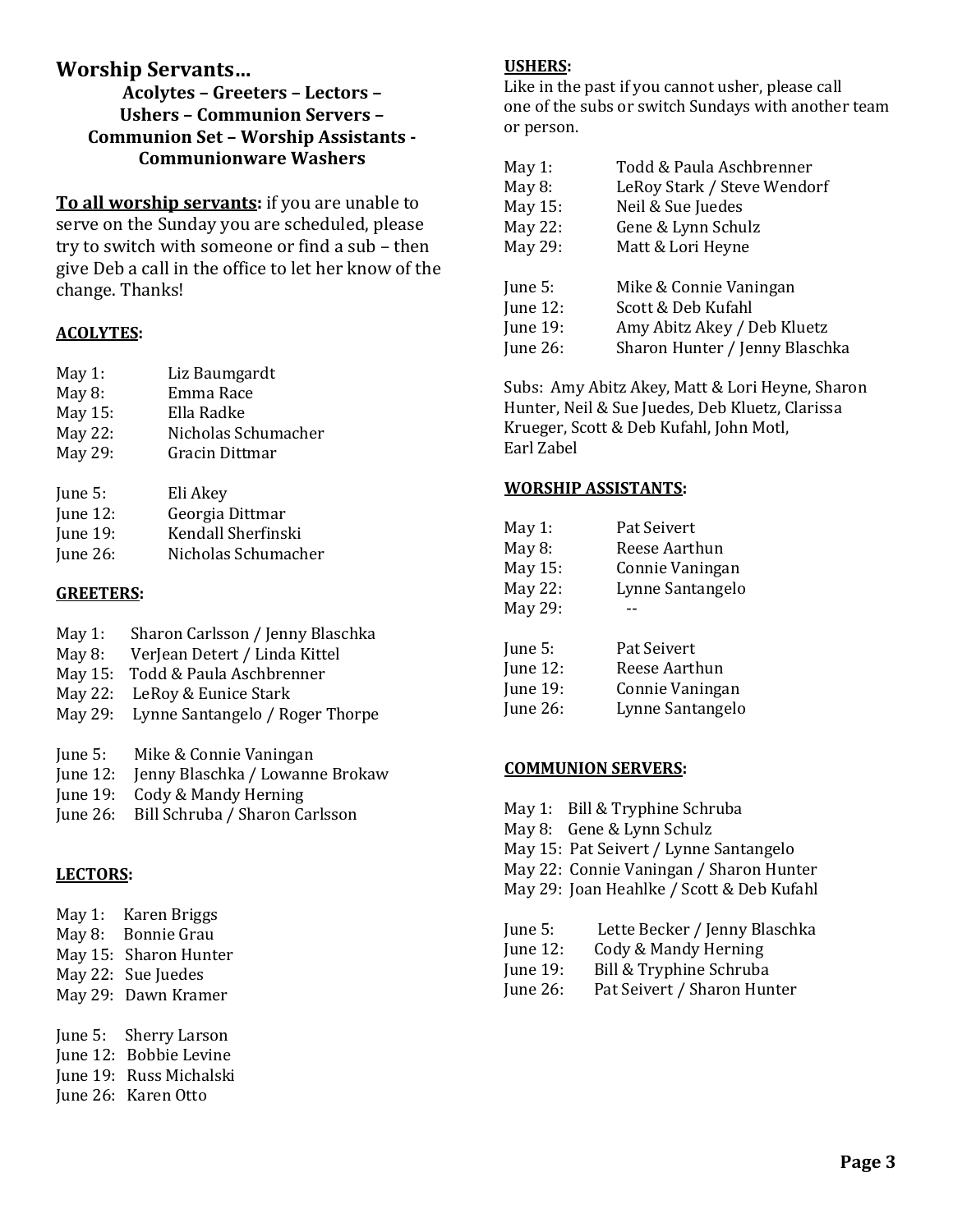#### **COMMUNION SET-UP:**

| May 1:          | Dawn Kramer     |
|-----------------|-----------------|
| May $8$ :       | Joan Buckmaster |
| May 15:         | Deb Kluetz      |
| May 22:         | Dawn Kramer     |
| May 29:         | Joan Buckmaster |
| June 5:         | Deb Kluetz      |
| June 12:        | Dawn Kramer     |
| <b>June 19:</b> | Joan Buckmaster |
| June $26$ :     | Deb Kluetz      |

#### **COMMUNIONWARE WASHERS:**

| May 1:      | Deb Kluetz                   |  |
|-------------|------------------------------|--|
| May $8$ :   | Lonnie & LeAnn Lewis         |  |
| May 15:     | Sue & Neil Juedes            |  |
| May 22:     | <b>Bob &amp; Pat Seivert</b> |  |
| May 29:     | Larry & Jan Wiederhoeft      |  |
| June $5:$   | Lowanne Brokaw               |  |
| June $12$ : | Joan Buckmaster              |  |
| June 19:    | Deb Kufahl                   |  |
| June $26$ : | Dawn Kramer                  |  |
|             |                              |  |

## **Summer Church Office Hours…**

**Beginning Tuesday, May 31 Monday – Friday 8:00 a.m. – 4:00 p.m.** (Closed for lunch: Noon  $-1:00$  p.m.) **Deadlines:** Bulletin: Wednesday afternoon Lantern: 20th of the month

### **The church office will be closed on Memorial Day, May 30.**

\_\_\_\_\_\_\_\_\_\_\_\_\_\_\_\_\_\_\_\_\_\_\_\_\_\_\_\_\_\_\_\_\_\_\_\_\_\_\_\_\_\_\_\_\_\_\_\_\_\_\_\_\_\_



*"God of life and love, thank you for the mothers who gave us life and for all women with mothering hearts."*

A mother is a person who, seeing there are only four pieces of pie for five people, promptly announces she never did care for pie. —Tenneva Jordan

### **Let us remember…**

those in our congregation who are confined to their homes or are in nursing home or assisted living facilities due to illness or are just unable to attend worship or fellowship activities. Especially now, when we are still hesitant of being together in person…they would love and appreciate to hear from their church family with a card, note or phone call.

- ✓ **Athenian Living LLC 716 Caroline St. Athens, WI 54411** - Mary Stone **#310**
- ✓ **Cady Home 1805 N. 6th Ave., Wausau 54401** - Michelle Detert
- ✓ **Mount View Care Center 2400 Marshall St., Wausau 54403** - Ron Wolfe
- ✓ **Mountain Terrace Senior Living 3402 Terrace Ct. #116, Wausau 54401** - Lydia Rachu
- ✓ **Our House Senior Living 210 W. Campus Dr., Wausau 54401** - Marion Madden
- ✓ **Sylvan Crossings on Evergreen 1605 Evergreen Rd., Wausau 54403** - Dolores Hintz (Room #13)

- Delbert Barttelt 1109 N. 1st Ave., Wausau 54401 - Ila Barttelt 4602 Barbican Ave. #206 Weston 54476 - Carol Henke 540 E. Thomas St. #23 Wausau 54403

- Beverly Myrick 1016 Grand Ave. #107 Wausau 54403
- Delphine Saeger 151700 Fern Ln. Wausau 54401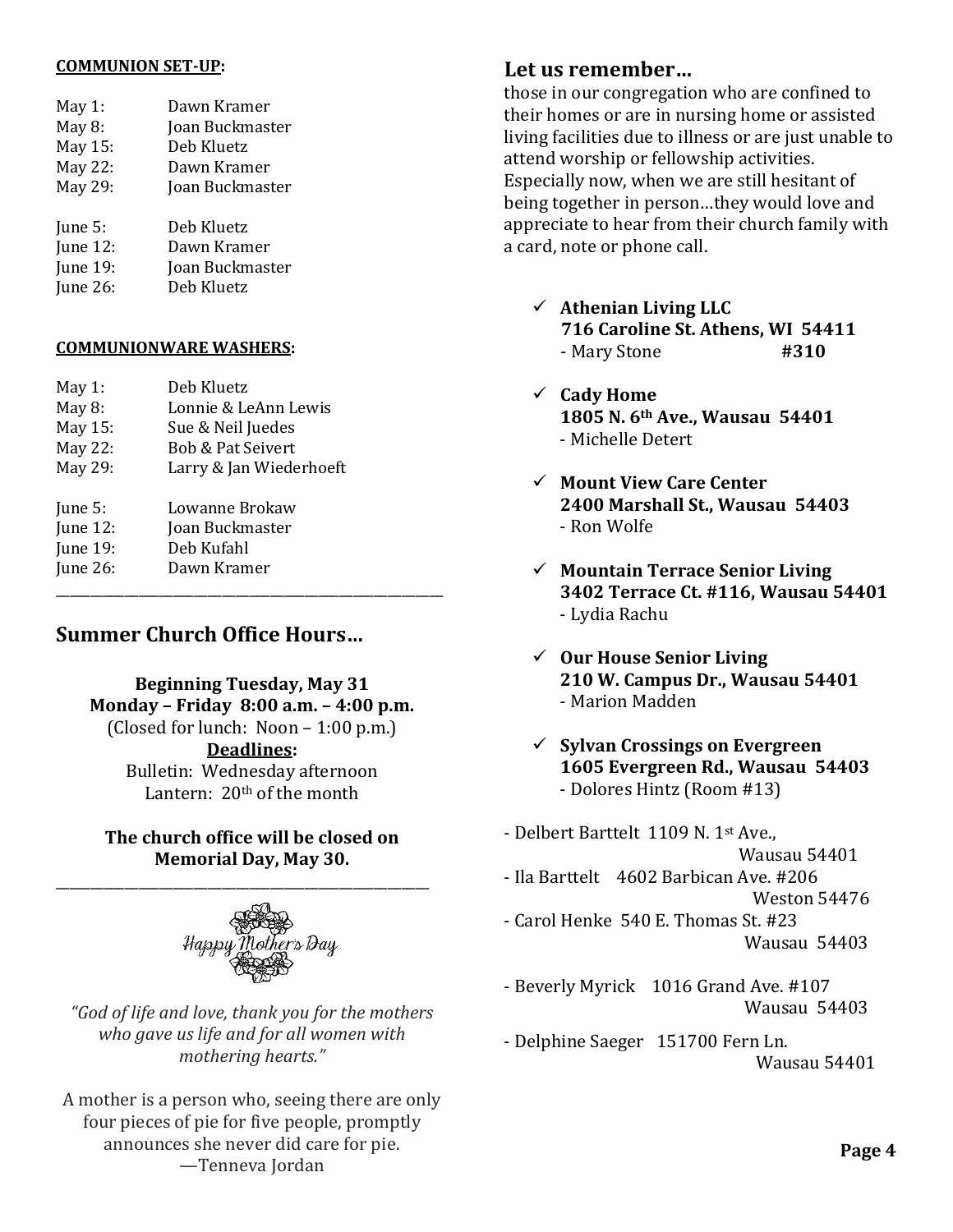# **Lutheran World Relief Health Care Kits Update…**

*"Many thanks to all who have donated towels, soap, and money towards the Health Kits so far. I have a great start to the project. I will continue to be collecting these items through June, as I like to be finished by July. I appreciate your support!* **Lori Heyne"**

### **Dark Colored Bath Towels and Bars of Soap**

**(4 oz. size).** There is a basket available in the narthex for your donations.

\_\_\_\_\_\_\_\_\_\_\_\_\_\_\_\_\_\_\_\_\_\_\_\_\_\_\_\_\_\_\_\_\_\_\_\_\_\_\_\_\_\_\_\_\_\_\_\_\_\_\_\_\_\_\_\_

# **Parish Records: April**

**Baptism:** *"…child of God, you have been sealed by the Holy Spirit and marked with the cross of Christ forever."*

> **April 24:** *Zachary Austen Rosicky* son of Andrew & Sarah

**New Members:** On April 10, we welcomed these new members into our family of faith at First English:

**- Bryan & Jacque Bailey** 1435 Sumner St., Wausau 54403

## **- Rob & Jamie Meyer**

153321 Bay Park Ct. Wausau 54401

## **- Andrew & Sarah Rosicky and Zachary**

\_\_\_\_\_\_\_\_\_\_\_\_\_\_\_\_\_\_\_\_\_\_\_\_\_\_\_\_\_\_\_\_\_\_\_\_\_\_\_\_\_\_\_\_\_\_\_\_\_\_\_\_\_\_\_\_

150089 Thunderbird Ln. Wausau 54401

## **To ACH Offering Givers…**

The new 'special' envelope packets are here. These are for the 2nd Quarter of 2022 (April, May and June). In the packet are:

**Lutheran Disaster Response** *(April, May & June)* **Food Pantry** *(April, May & June)* **Building Improvements Fund** *(April, May, & June)* **Lent/Maundy Thursday/Good Friday/Easter Missions -- Anniversary** 

Packets are available in the church office and in the narthex.

# **Teachers and Helpers Needed…**

We are looking for members who may be

interested in assisting during the Education Hour. **Teachers** First English has adopted a



multi-level education series which is easy to follow and has several activities that target various ages.

First English has been blessed with many volunteers, but we want to increase the number of teachers and helpers to reduce the burden on one person or group.

We have a great group, so please reach out to our Sunday School Superintendent, VerJean Detert at church or at 715-845-8655. Thank you!

\_\_\_\_\_\_\_\_\_\_\_\_\_\_\_\_\_\_\_\_\_\_\_\_\_\_\_\_\_\_\_\_\_\_\_\_\_\_\_\_\_\_\_\_\_\_\_\_\_\_\_\_\_\_\_\_

## **Open Door Update…**

Thank you to all who so generously donated winter items for the Open Door clients. Watch for closeouts on winter items such as long johns, and warm gloves for next year.

Summer needs are coming up: men's jeans, summer shorts, caps and jackets. Sizes needed most are 30 and 32 inch waists.

Rain gear, boxer shorts, wallets & coin purses and blankets are always needed.

*"What you have done onto the least of these, you have done onto me."*

Any questions call Karen Zumann at 715-675- 7402.

> Natalie Streveler and Karen Zumann Open Door Closet Coordinators

## **Our thanks…**

to these members and friends who have designated First English as the recipient of their Thrivent Choice dollars for April…

\_\_\_\_\_\_\_\_\_\_\_\_\_\_\_\_\_\_\_\_\_\_\_\_\_\_\_\_\_\_\_\_\_\_\_\_\_\_\_\_\_\_\_\_\_\_\_\_\_\_\_\_\_\_\_\_

- Jim Kraft
- Bill Schruba

Mar Van Van Van Van Van Van Van Van

\_\_\_\_\_\_\_\_\_\_\_\_\_\_\_\_\_\_\_\_\_\_\_\_\_\_\_\_\_\_\_\_\_\_\_\_\_\_\_\_\_\_\_\_\_\_\_\_\_\_\_\_\_\_\_\_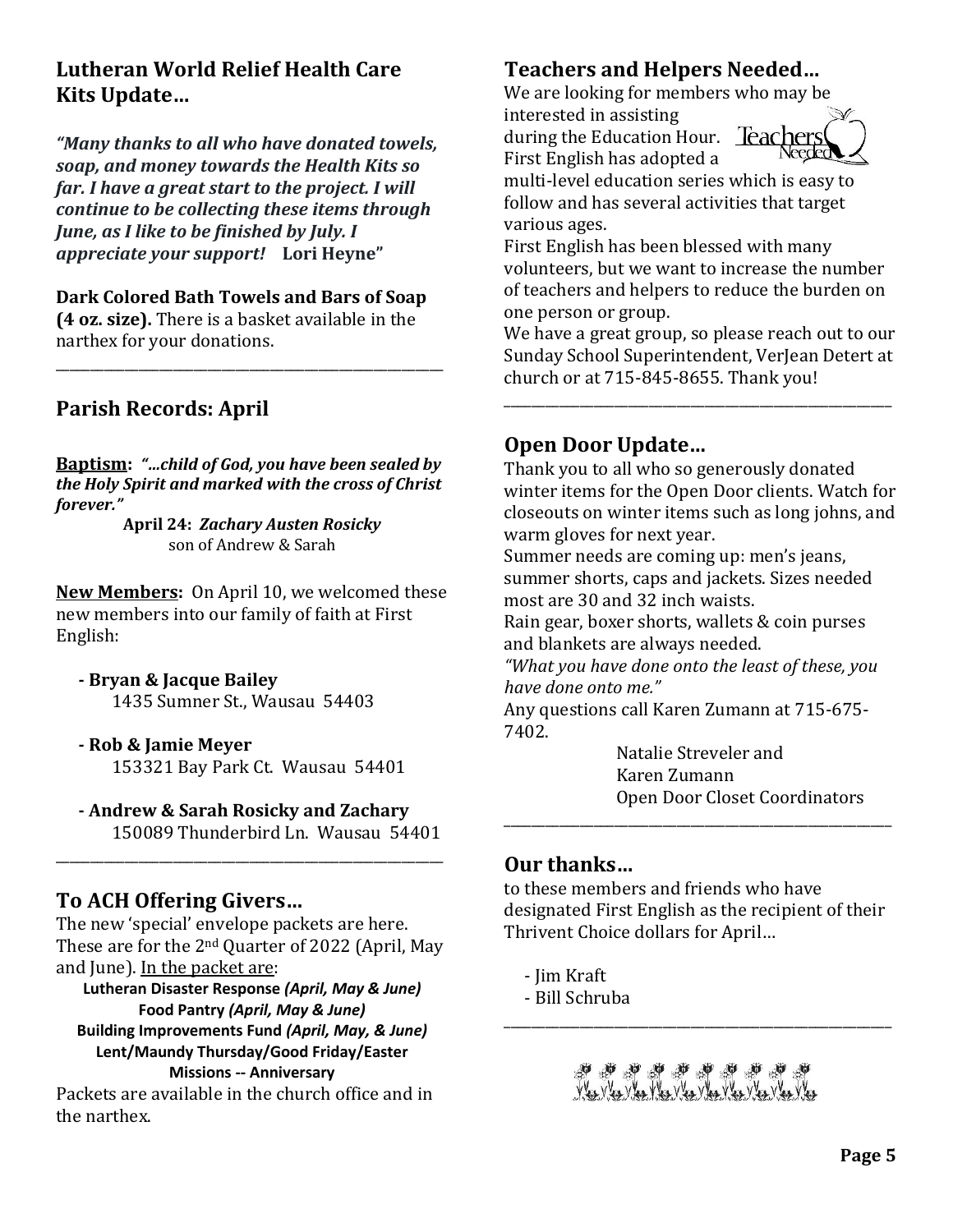# *I know that my Redeemer lives!*

This Easter, many of us will be able to gather in person for glorious celebration of our Lord's resurrection. But the first Easter was in a cemetery, surrounded by tombstones. The women and then the men disciples came to see what had happened to their Lord. They expected to find a dead body, but instead they found God's defiant answer to death.

St. Paul writes in Corinthians, *"Death has been swallowed up in victory. Oh, death, where is your victory? Oh, death, where is your strong?"*

I know now that we're entering the third year of this pandemic, and we see the signs of stress and incivility, even the signs of war and disease in Ethiopia and Sudan, in Europe. It might seem like death still has sway, but we can declare confidently on this Easter and all times what Job said, "I know that my Redeemer lives, and at the last he will stand upon the earth and after my skin has been thus destroyed, then in my flesh, I shall see God."

Centuries ago, the Russian Orthodox developed this beautiful poem, the Kontakion of the Departed. It's often used at gravesites:

"Give rest, O Christ, to your servants with your saints, where sorrow and pain are no more, neither sighing, but life everlasting. You only are immortal, the creator and maker of humankind, and we are mortal, formed of the earth and to the earth shall we return. For so you did ordain when you created a thing. You are dust and to dust you shall return. All of us go down to the dust. Yet even at the grave we make our song. Alleluia, alleluia, alleluia."

## *Blessed Easter, dear church.*

The Rev. Elizabeth A. Eaton, Presiding Bishop Evangelical Lutheran Church in America

\_\_\_\_\_\_\_\_\_\_\_\_\_\_\_\_\_\_\_\_\_\_\_\_\_\_\_\_\_\_\_\_\_\_\_\_\_\_\_\_\_\_\_\_\_\_\_\_\_\_\_\_\_\_\_\_

## **Getting rid of 'all the crap'**

*Jesus said, "Take care! Be on your guard against all kinds of greed; for one's life does not consist in the abundance of possessions."* (Luke 12:15)

The father of small children was commiserating about how hard it is to keep the house clean with energetic, active, creative kids at home.

"What really gets to me about cleaning the house," he said, "is all the crap."

Crap. Not just the toys and stuffed animals that overflow from toy bins, under beds and closets. The adult stuff, too  $-$  the gadgets crowding the kitchen, the cleaning products jammed under the sink, the stuff crammed in the medicine cabinet, the yard junk all over the lawn, and on and on.

The crap factor comes to mind in Jesus' parable of "the rich fool" in Luke 12:17-20. The fool has so much stuff, he wants bigger barns to hold it all. The parable strikes a chord with us in America, where accumulation is such a problem that self-storage (our "bigger barns") is booming business.

A man of few possessions, Jesus kept everything simple. He must have known how hard it is to focus on godly living when our lives are cluttered with stuff. Jesus' parable talks about possessions, but the same principle applies to the mind and heart's clutter of ideas, loyalties, and desires that distract us from God.

How cluttered is your house? Your mind? Your heart? Your soul?

For the month of May, consider a house cleaning to get rid of unneeded, unnecessary stuff. And prayerfully consider what "clutter" may be in your mind, heart, and soul as well. What needs to be tossed out, recycled, or donated in order that your house and your spirit can focus on what's truly important? That is - the things of God.

*--Rob Blezard Copyright © 2022, Rev. Robert Blezard. Reprinted by permission.*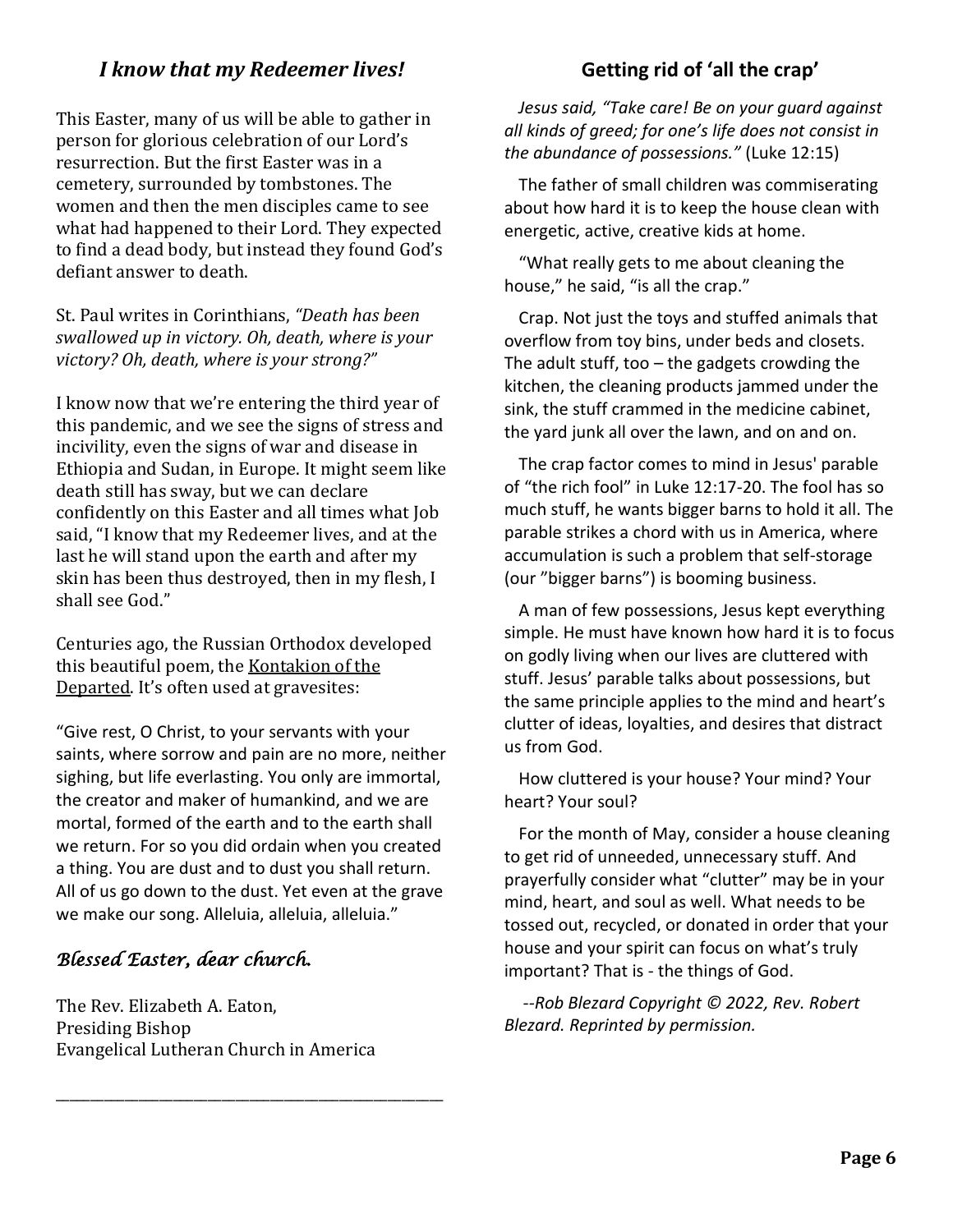#### **JAMES F. VENINGA** Lecture on Religion and Society



The Rev. Dr. Jennifer Veninga Citizen as Witness: A Theology of Grief and Solidarity for a Wounded World



WIPPS is excited to continue the Veninga Lecture on Religion and Society this May. We hope you can join us for:

### **[Tenth Veninga Lecture on Religion and Society:](about:blank)**

["Citizen as Witness: A Theology of Grief and](about:blank)  [Solidarity for a Wounded World."](about:blank) Monday, [May 23, 2022 at 7 p.m.](about:blank) [UW Center for Civic Engagement](about:blank) [Veninga Theater, Wausau, WI](about:blank)

The Rev. Dr. Jennifer Veninga, daughter of the late Dr. Jim Veninga, will speak on "Citizen as Witness: A Theology of Grief and Solidarity for a Wounded World." Drawing on research for her current book project and her recent experience as a hospital chaplain, she will discuss how we are called to bear witness to the historical and present collective trauma and suffering of others.

\_\_\_\_\_\_\_\_\_\_\_\_\_\_\_\_\_\_\_\_\_\_\_\_\_\_\_\_\_\_\_\_\_\_\_\_\_\_\_\_

## **Attention, 2022 Graduates…**

We want to publish in the June Lantern the names of our 2022 graduates from area high schools, plus any college grads.



Parents, if your son/daughter

is one of these honored individuals, please let us know. Or adult members, if you are a grad of higher education, we want to know that, too. Contact Deb in the office by phone or email at felc  $deb@vahoo.com$ . There will be a sheet in the narthex for your information as well. Give us your name, high school/college/technical college, and your degree. If you wish to add any future plans, include that too. Thank you!

# **Church Council Meeting Minutes April 11, 2022**

**Members present:** Reese Aarthun, Michael Alters, Paula Aschbrenner, Nina Dittmar, Bonnie Grau, Sandi Hiller, Sharon Hunter, John Motl, Susan Oberbeck, Pastor Erik Olson, Cindy Petzke, Erin Radke, Kathi Zoern, Earl Zabel, and Marla Zumann. Members absent: Sharon Hunter led the opening devotions.

#### **REPORTS:**

**Minutes:** The minutes of the March meeting were approved via email.

**Financial Reports:** Marla Zumann reported nothing new or needed to be addressed. The March Secretary's Report was provided.

#### **PASTOR'S REPORT:**

**Pastoral Acts**: Nursing Home Services: March 16 at Wausau Manor; March 28 at Primrose

**Easter Sunday Service:** Offering plates will still be in the back of the church, communication will be done as it was prior to COVID.

**Prayer Vigils for Ukraine:** Weekly Wednesday noon services continue with different churches hosting. FE hosted on March 16 and will again on April 27. **New Members:** As I emailed last week, we had 7 new members join Sunday, April 10: Bryan & Jacque Bailey; Rob & Jamie Meyer; Andy & Sarah Rosicky and son, Zachary (will be baptized April 24). I hope you got a chance to meet them – or will soon. Request to add members' phone numbers when added to the "master" list. **Administrative Professionals Day:** is coming up on Wed., April 27th. I am planning on taking Deb out to lunch the next day, April 28. These past 2+ years have not been easy for church workers, so it would be good for the church council to recognize all her work in keeping this church running well.

#### **COMMITTEE REPORTS:**

**First English Bounce Back:** No meeting in April **Parish Ed:** Meeting April 12 **Stewardship:** Meeting April 12 **Worship & Music:**

Met on April 10. Reese Aarthun communicated there was lots of discussion on summer services, potential ideas for Christmas in July, June – patriotic songs, August polka service and additional ideas of solos, duets, etc. Choir is looking for ways to recruit new members, Deb will be contacted to add request in the Lantern and bulletins seeking more choir members.

Thursday Night services: are currently being streamed; this will gradually stop along with the recording. No date was given at this time.